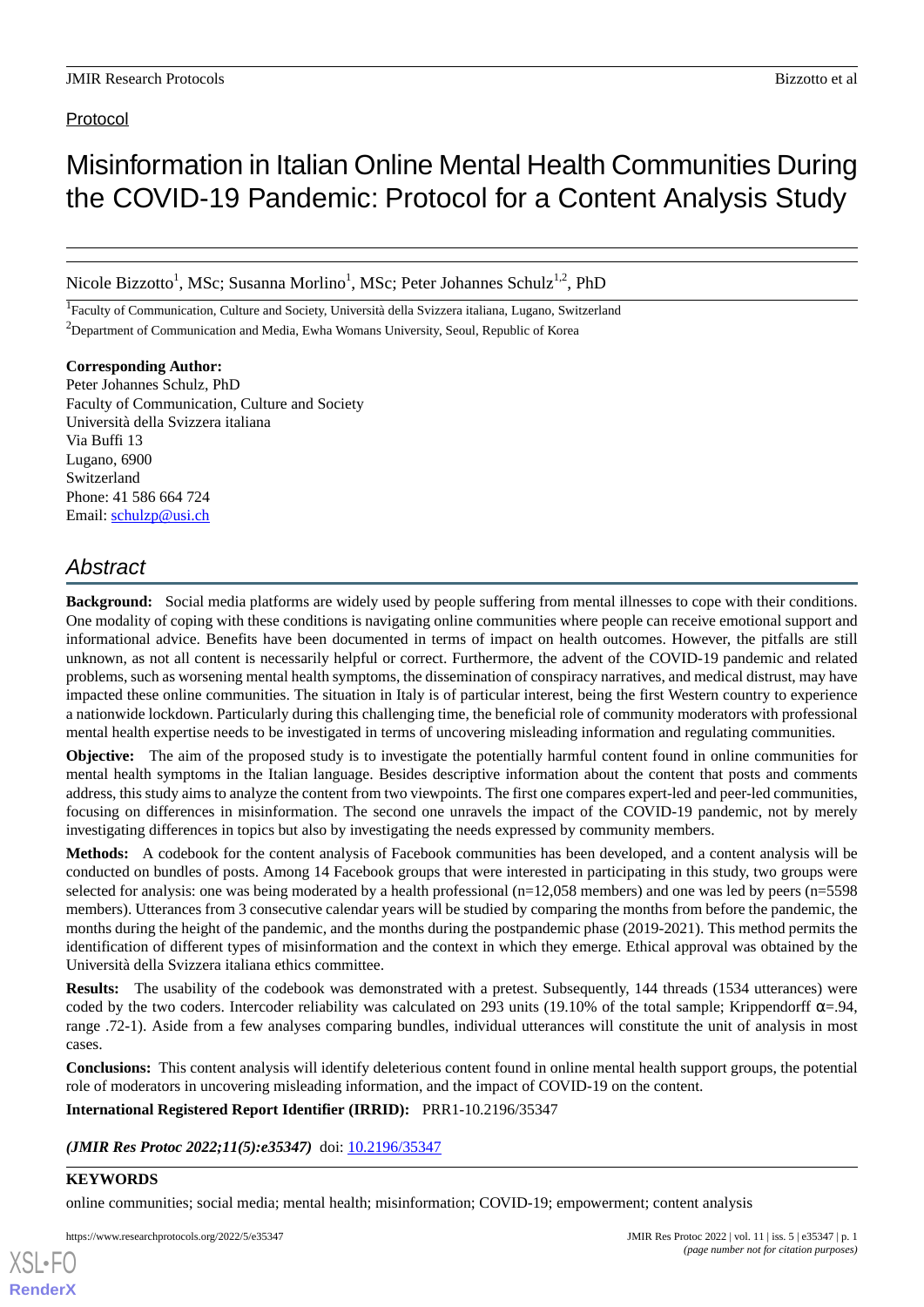## *Introduction*

#### **Online Communities for Mental Health Symptoms**

In an online community, members can post their thoughts regarding a health condition or personal problems for other members to read and comment on. A support group communication episode is structured hierarchically, beginning with a person's need for information or help (ie, locutor), to which any other member of the group may respond. Regarding the term *comment*, we also say post, utterance, or locution [[1\]](#page-7-0). The reactions to a comment, if there are a fair number, would look like a branch of a tree split into ever more twigs. We refer to the whole branch as a bundle or a thread.

Some questions arising from this are evident: What are the influencing factors in the development of mental conditions? How do posts indicate changes in prognoses? But there are also other questions: Do posters stray? That is, do they prioritize other illnesses above or below their mental condition?

For instance, one of the key results in Cavazos-Rehg et al's [\[2](#page-7-1)] study of Twitter was that depression and related factors were the subjects that drew the most attention by a large margin.

## **Declarative and Procedural Knowledge**

An origin or first post typically poses a question addressed to somebody's declarative or procedural knowledge. Briefly speaking, declarative knowledge is a type of knowledge that can be verbalized and, on that basis, taught. Procedural knowledge is a person's experience of how something is working [\[3](#page-7-2)]. Another typical demand in a first post would be for emotional support [\[4](#page-8-0)]. Griffiths et al [\[5](#page-8-1)] proclaimed to have captured the process rather than the end state of seeking support. Successful online support groups were also written about in scholarly journals, contributing to the impression that mental health support groups are an asset to a health care system [\[6](#page-8-2),[7\]](#page-8-3).

## **State of Health**

In online communities for mental health symptoms (OCMHs), posts to groups and related comments have been deemed to sometimes have beneficial health consequences. Facebook-based social support, for example, was found to affect general health, mental illness, and well-being [\[4](#page-8-0),[8](#page-8-4)[,9](#page-8-5)].

Regarding online communities, Nimrod [\[9](#page-8-5)] stated the following:

*Findings indicated that online depression communities serve as a sphere for knowledge exchange, sharing the experience of living with depression, and getting inspiration for coping. Involvement in these communities seems to inspire and empower participants by enhancing a better understanding of their condition and encouraging them to fight depression. Therefore, it is suggested that the communities can complement formal care.*

Employing qualitative methods, Takahashi et al [[10\]](#page-8-6) found both better and worse states among the members of depression help groups. The authors especially highlighted the possibility of a downward spiral of a worsening state among groups.

#### **Correctness of Information**

Deceptive or erroneous, rather than soothing or enlightening, information is also feared [\[11](#page-8-7)]. OCMHs may contain messages that contradict medical advice or reinforce unhealthy behaviors, such as those seen in Gavin and colleagues' study [[12\]](#page-8-8), where anorexia and the misuse of diabetes medication to lower body weight were advocated on a webpage. The presence of misinformation was previously demonstrated in the context of antidepressant use on Instagram [[13\]](#page-8-9).

In a study of 6.5 million interactions generated by 500 posts, phatic posts constituted the strongest predictor of interactions, followed by posts with a positive emotional valence. Half of the posts were about social relations, and more than one-quarter (28%) consisted of health misinformation [[14\]](#page-8-10). The article by Beck et al [[15\]](#page-8-11) reported on a content analysis that revealed emotional support to be the most frequently sought type of support and, at the same time, a majority of messages related to task rather than relation. Rueger and colleagues [\[16](#page-8-12)] reported that advice is more often followed when advice seekers perceive more similarities between themselves and advice givers (see Sillence [[17\]](#page-8-13)). The classical term for this is selective perception. If the perception of similarities between advice seekers and givers exerted some influence on advice acceptance, an adaptation by seekers regarding the type of internet service they chose was not observed [[18\]](#page-8-14).

A controversial subject is the correctness of internet content. However, recent articles posit the internet's capacity to work against misinformation [[19\]](#page-8-15). It is, however, unlikely that everyone who comes into contact with the misinformation will also be made aware of the correction. Different tensions may arise when the recognition of the increasing role of social media in health information consumption leads to the choice of traditional (ie, nonsocial) media for research [\[20](#page-8-16)].

The consequences of taking part in online communities can be differentiated into communicative and medical. Communicative consequences include ease of access to knowledge, enabling contact, or helping to find other people in a similar situation. These consequences are often considered the primary effects, as in a systematic review study by Moorhead et al [[21\]](#page-8-17). The research methods in this area cross over into language use and mood analysis [\[22](#page-8-18),[23\]](#page-8-19). Medical consequences are the health effects, which are considered the secondary effects. One of the most engaging content analyses of online depression communities [\[9](#page-8-5)] summarized the influences of participation in terms of ameliorating the understanding of participants' conditions and encouraging them to fight depression.

## **Professional Moderation as an Uncovering Strategy**

OCMHs can be moderated by health professionals; for instance, a health professional could prevent detrimental activity by establishing behavioral- and content-related rules and could moderate threads (eg, there could be restrictions on the mention of drugs and related matters). Moreover, they could censure or remove individuals from the OCMH [[5\]](#page-8-1). Health professionals are defined in this study as people with a documented academic or professional background in the health field, but not restricted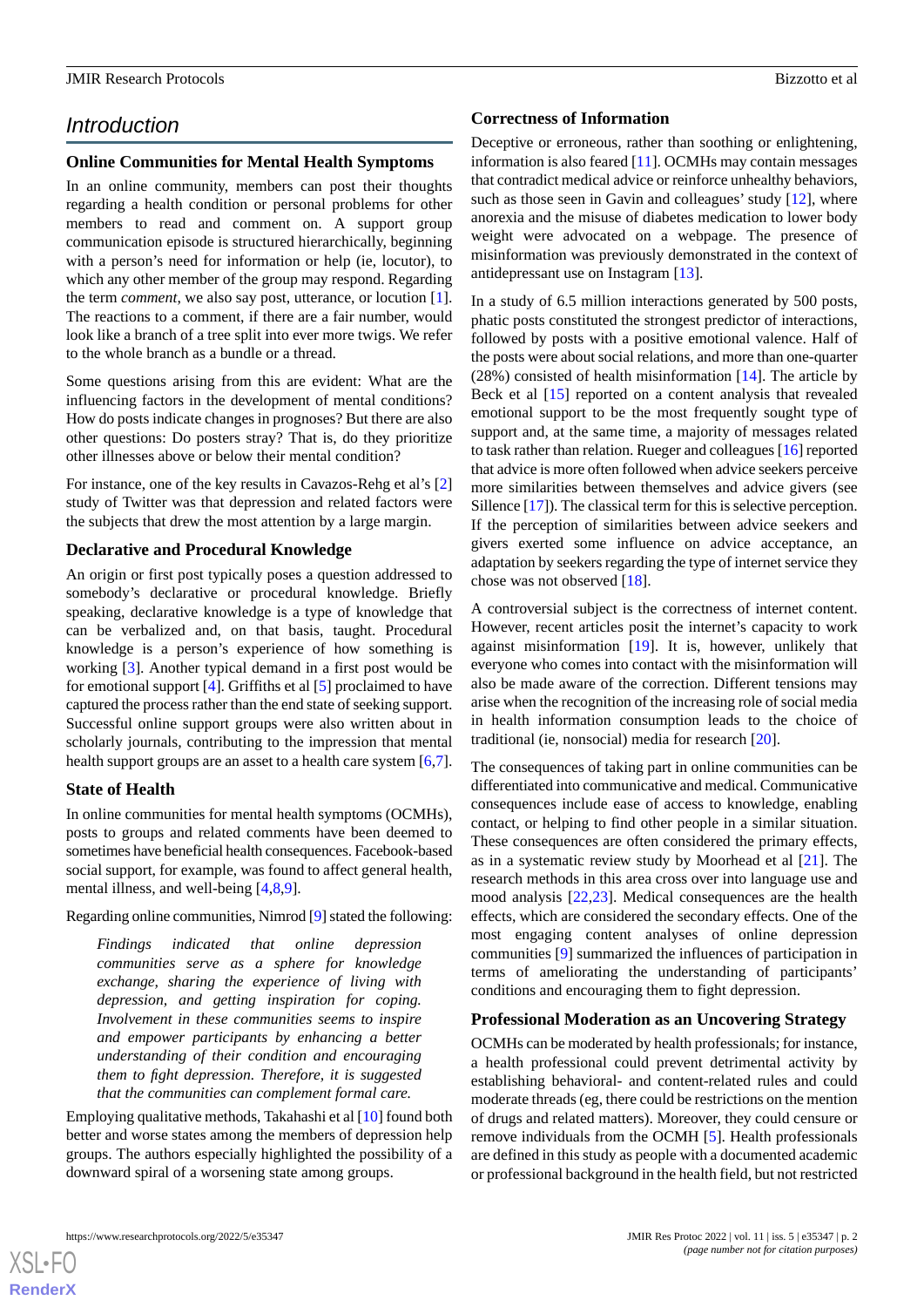to mental health. These include psychiatrists or psychologists as well as nurses and general practitioners.

Very few studies have been conducted concerning the role of moderators and administrators (admins) in countering misinformation. Recent studies on moderation have shown that this type of intervention could improve the quality of online discourse (eg, Wadden et al [\[24](#page-8-20)]). However, these studies did not specifically investigate the impact of misinformation and its uncovering.

## **Online Communities in the Midst of a Pandemic**

Italy was the first Western country to experience a nationwide lockdown and this changed health priorities, with public health authorities advising the public to limit the use of health services [[25\]](#page-8-21). Psychiatric emergency department admissions and referrals, in fact, diminished [[26](#page-8-22)[,27](#page-9-0)]. According to recent literature, this has led to the transition of many aspects of pre–COVID-19 life to a web-based format [\[28](#page-9-1)].

Although many studies focused on addressing the impact of social media during the pandemic (eg, the impact on panic [\[29](#page-9-2)] or on educating the public on prevention measures [[30\]](#page-9-3)), the reverse has not yet been investigated. A few studies have examined the characteristics of informational support or public sentiment related to COVID-19 (eg, Boon-Itt and Skunkan [[31\]](#page-9-4)), but a broader view on the impact on mental health conversations is still lacking. To the best of our knowledge, no study has been conducted to investigate whether people with mental health disorders turned more often to OCMHs or whether they gained or lost trust in the official health care system and encountered a higher amount of erroneous information.

An interesting question that arises is whether social media subjects changed as a response to the pandemic situation and whether the management of people's mental conditions adjusted to the challenging situation.

Only one study investigated whether social media use increased after the onset of the COVID-19 pandemic; however, the community that was investigated did not specifically include people suffering from mental health disorders [\[32](#page-9-5)].

## **Objectives and State of Knowledge**

In this paper, we seek to describe how posts to OCMHs and their comments can form deceptive or erroneous information in terms of false declarative or procedural knowledge, wrong judgments, and motivations for detrimental decisions.

Furthermore, an exploratory research question asks whether misleading content would be distributed unequally at the different stages of illness trajectory. It is hypothesized that advice seeking or giving related to treatment, versus diagnosis or symptoms, will have the highest prevalence of misinformation.

Our study aims to do the following:

1. Add information about the influence of professional moderation on mental health communities to the knowledge base.

- 2. Demonstrate whether and how communication in mental health communities changes as a result of the COVID-19 pandemic.
- 3. Analyze the first two study aims for their role in misinformation and its detection.
- 4. Attempt to compare declarative and procedural knowledge demands.

This could be read as the foundation of a study that will test a complex causal model with demanding contemporary statistics, such as structural equation modeling. Instead, the method that will be used is a quantitative longitudinal content analysis [[33\]](#page-9-6); 3 years of posts on a Facebook health community page will be analyzed, including some background and interpretive links.

## *Methods*

## **Aspects of Content Analysis**

Content analysis is a method to identify, record, and aggregate predefined elements of communication content [[33](#page-9-6)[,34](#page-9-7)]. The method assumes that the vast biological, educational, and social differences among the coders will not lead to a completely different understanding of similar text or other material. Selective perception has to be downgraded to the degree that different coders with different experience are able to understand and record communication content reliably. This is achieved by coder training and a collection of rules to understand and record the content; the rules are referred to as the codebook ([Multimedia Appendix 1\)](#page-7-3). The study will use utterances from Facebook OCMHs as the sampling frame. Facebook was chosen for several reasons: it is the largest social media company, it has a large presence of support groups, and it allows for easy retrieval and monitoring of member discussions, together with the number of threads present, compared to other types of OCMHs, such as blogs and forums.

## **Ethics Approval**

The guidelines outlined in previous social media research informed this study's procedures [\[35](#page-9-8)]. Permission to conduct research was requested from admins or moderators of private and public Facebook groups. A group privacy setting of "private" means that while anyone can see the group, approval by an admin or another member is required to join; the content on a group's wall is only visible to members [\[36](#page-9-9)]. In public groups, any Facebook user can join the group (ie, no admin permission is required).

Furthermore, regarding data that will be reported in scientific publications, we will remove any real names or other personal information, as well as usernames, that could potentially result in a breach of anonymity and privacy that would reveal any information that could be attributed to a single individual (eg, photographs and locations) [\[37](#page-9-10)]. In addition, researchers abstained from any communication or interaction with the individuals in the groups. Ethics approval was obtained by the ethics committee of the Università della Svizzera italiana on April 19, 2021 (CE 2021-4).

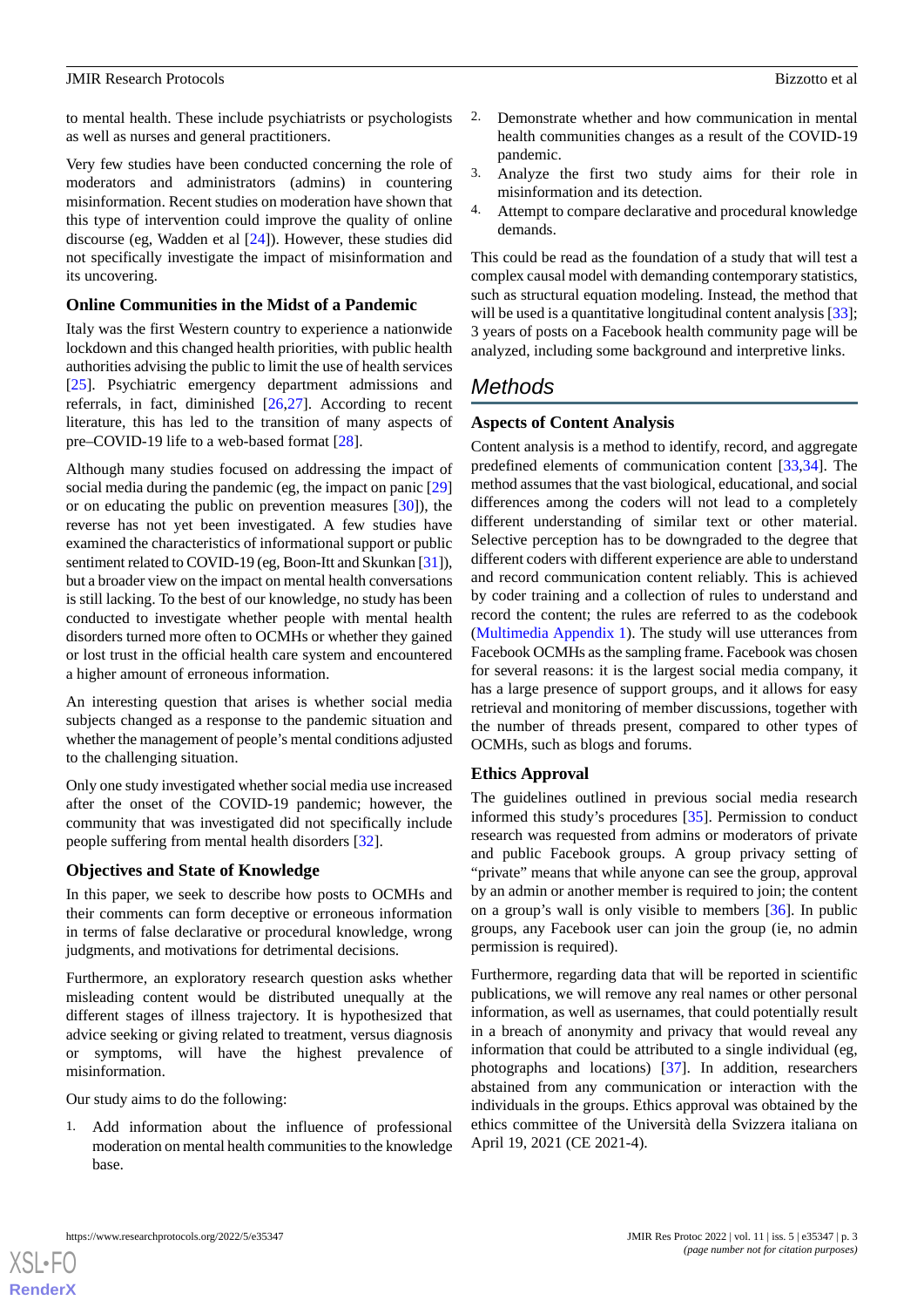The first draft of the codebook was developed based on the categories identified in previously published works, for example, with respect to the distinction between information seeking and giving versus emotional support (eg, Greene et al [[38\]](#page-9-11) and Lerman et al [[39\]](#page-9-12)). However, in the later stages of codebook development, an inductive approach was applied as potential themes arose from the reading of data [\[40](#page-9-13)].

The second step in developing these coding schemes involved applying the codebook to a sample of Facebook threads in online support groups. This was done in an iterative process. This coding often resulted in the identification of further coding criteria linked to the variables of interest.

## **Coder Training**

Usually, content analysis coders do not have to have special skills. In this case, however, coders were required to have clinical experience and familiarity with mental conditions, and they were selected accordingly. Two coders were hired; both of them are psychologists with a background in health communication.

The two coders familiarized themselves with the coding procedure, the variables of interest, and the theoretical constructs underlying the codebook (eg, the concept of misinformation and the distinction between procedural and declarative knowledge). The coders were then assigned a number of threads (ie, consecutive posts) to code independently and to find shortcomings in the coding scheme. Codings were discussed among the coders and with the project management team. The iterative testing took place from November 2021 to January 2022.

When disagreement between coders and the management team had dropped to acceptable levels, the coders coded another 60 utterances for a reliability check, calculating a preliminary Krippendorff  $\alpha$ . Coding problems and disagreements, as well as shortcomings in the codebook, were discussed, and the instrument was revised once more. In the next step, the two coders coded an additional 11 threads (61 utterances) and calculated the Krippendorff  $\alpha$  for each variable coded (see the Results section).

## **Sampling**

 $XS$  $\cdot$ FC **[RenderX](http://www.renderx.com/)**

## *Selection of OCMHs*

Following a procedure suggested by Birnbaum et al [\[41](#page-9-14)], the project manager, in November 2021, searched for Italian-language OCMHs in the then-available versions that were present on Facebook. We chose the Italian language because most people posting in Italian would likely live in places influenced by Italian culture. If we had chosen English, a poster could live virtually anywhere and be subject to all kinds of cultural influences.

The ensuing recruitment process was visible to any member of the online groups found during the search in November 2021. The project manager entered a personal profile that was accessible to other group members. Using the personal profile, she requested to join the group, if private, and wrote a post on

the group wall asking to be contacted by an admin or a group moderator. When contacted, she sent the same message to all the group moderators, which contained a brief presentation of the research team, the study aim, and the study methodology. When requests were made for additional information, she called the admins on the phone. In the event of no response, she wrote on the group wall twice and sent up to three reminders (every 2 or 3 days) to all of the group's admins.

The aim was to select the most appropriate groups within the following categories: moderated by health professionals, moderated by peers, group size (ie, number of members), activity (ie, a group was considered active if posting at least 30 posts per month), and whether the group was already active since January 2019.

#### *Selection of Material: Inclusion and Exclusion Criteria*

#### **Criteria for Origin Posts and Related Threads**

The inclusion criteria for origin posts are follows: request information or advice in a decision situation, include calls for help regarding a health-related matter, or include calls for emotional help [[42\]](#page-9-15). The reason for the restriction to these three types of origin posts was to concentrate as much as possible on real and severe issues. Posts will be also excluded when addressing relational communication among members in the group or when addressing group issues. Posts will be excluded when they appear to advertise professional services. All subsequent reactions to an excluded post will also be excluded. They will also be excluded when a moderator initiates the communication among members in the group or when the post is addressing group issues among members. The project management team will only pass along threads that meet the inclusion criteria and hold back those meeting the exclusion criteria.

#### **Criteria for Posts**

The project management team will only pass along posts that meet the inclusion criteria.

#### **Criteria for Comments**

Facebook has a nested comment feature that allows users to reply to individual comments on a post, with three maximum layers. In this way, subconversations among particular users can be collapsed and hidden into subthreads nested within a thread. Comments will be included only when posted at the first level; subthreads will not be considered as, according to the literature, they easily present parallel discussions [[43\]](#page-9-16). No exclusion criteria are included for comments (ie, when an utterance is unrelated to the topic of discussion or deals with relational issues, this will be coded accordingly).

#### **Data Management and Coding Analysis**

The project manager downloaded the threads and inserted them into a Microsoft Word file that already matched utterances (ie, posts and comments) with the sorting variable's number (ie, the identifier that will be used later in the coding phase). In this step, emojis were replaced with keyboard symbols; see [Multimedia Appendix 2](#page-7-4) for examples of coding. A Microsoft Excel file was then created with the columns related to the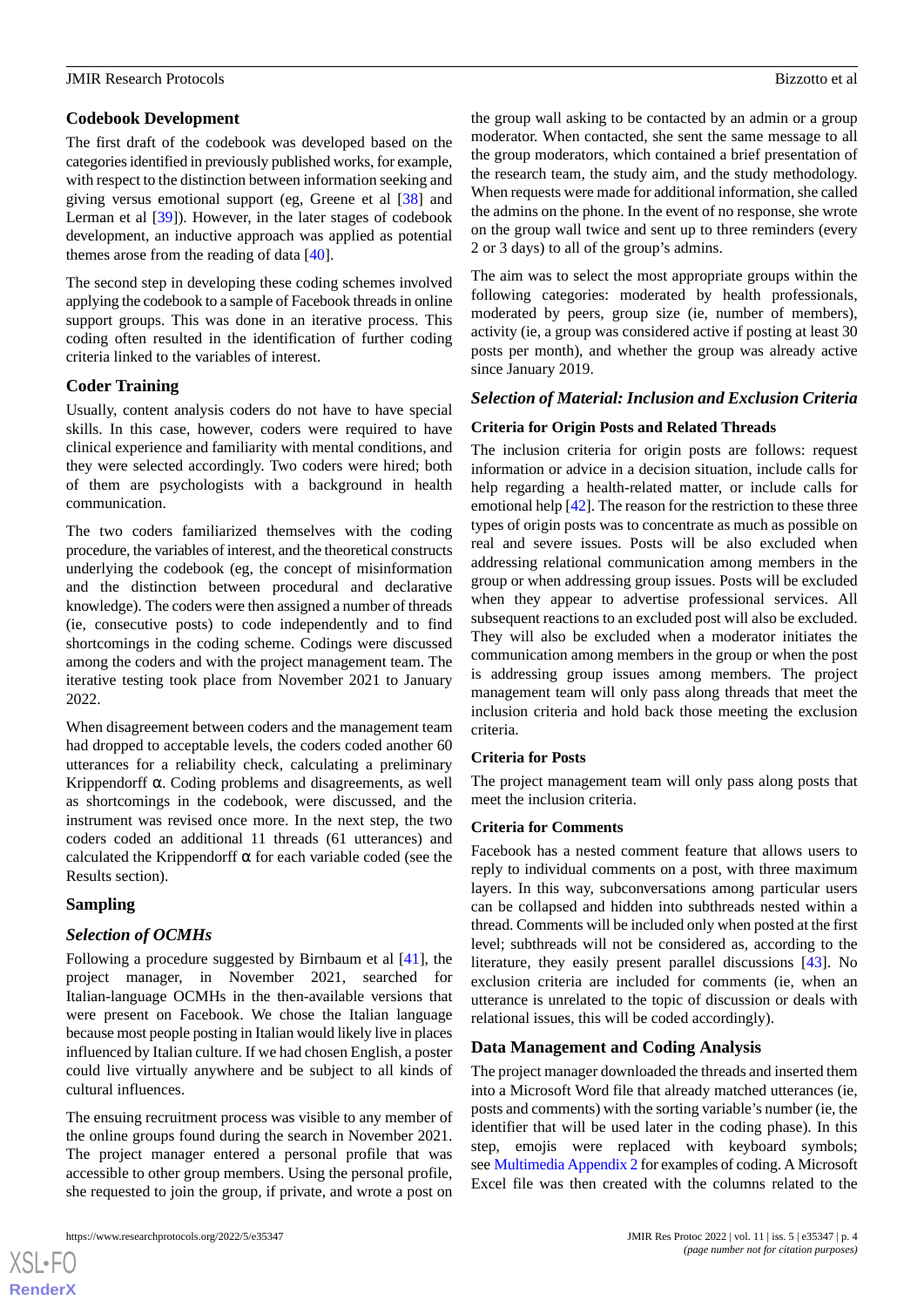#### JMIR Research Protocols and the search Protocols and the search of the search protocols and the search protocols and the search protocols and the search protocols and the search protocols and the search protocols and the s

formal variables (eg, date and the number of total comments in the post) already filled out.

Data were then coded by human coders, who entered their ciphers and letters into a data file in Microsoft Excel. Coders could correct obvious errors in sorting variables. Coders had help filling out the columns through the use of the IF function in Excel (eg, "NA" [not applicable] was automatically inserted for variables of advice giving when the utterance was coded as advice seeking).

After coding was complete, the data were transferred into the data matrix of a statistics program (SPSS); data cleaning was performed to make sure that there were no undefined codes in the file and that subgroup analyses were based on the correct filters and showed a reasonable number of posts or utterances. Generally speaking, content analysis can be based on counting different units. We will distinguish the individual utterances at a detailed level, which will make up the data matrix.

Variables were coded on the locutor level and for all utterances, meaning that they do not form their own level. Every utterance has exactly one locutor. When a new utterance is added, a new coding line is opened, and the new utterance is coded in the new line under the given thread or within the same bundle. When the data file is cleaned, different entries for the same locutor are taken together.

## **Variables**

#### *Overview*

The codebook contains three types of variables: formal, locutor, and content variables; see [Multimedia Appendix 1](#page-7-3) for a complete list of the variables and coding details and [Multimedia](#page-7-5) [Appendix 3](#page-7-5) for a summary.

#### *Formal Variables*

The bundle and sorting variables (V1 and V2) have the technical function of distinguishing comments from different threads and monitoring the related timeline of comments. V3 codes the number of total comments in the thread. V4 (ie, locution date) is coded based on the first utterance in the thread. To allow for comparisons between the times after the COVID-19 pandemic had hit and before, the study precisely records the date of publication. That allows for recoding of dates into any period one could wish for. V5 codes for reactions, such as likes or loves; this can be coded for all utterances [\(Multimedia Appendix](#page-7-4) [2\)](#page-7-4).

#### *Locutor Variables*

The locutor variables include locutor ID (V6), to track interventions within and between threads, and locutor gender (V7). Locutor status (V8) was coded for every utterance, though the status will likely be the same in all utterances for one locutor within a bundle. However, change will not be ruled out, and one and the same locutor can have different statuses across bundles and within bundles. Furthermore, the medical-scientific qualification of the locutor (V9) will be coded if mentioned anywhere in the locution.

## *Content Variables*

#### **Overview**

These variables were coded at the comment level. V10 has the purpose of distinguishing when the locutor is seeking or giving advice. A code of "seeking" represents the seeking of advice, information, decision help, or emotional help. Requesting one of the types of support often includes, implicitly or explicitly, the admission of one's limited abilities or energy, of failure, or of weakness. The origin utterance should, as a rule, be coded as seeking, also due to the inclusion criteria. The categories include the following: declarative knowledge question (ie, know that), procedural knowledge question (ie, know how), asking for help in making a health decision, and asking for emotional support. Later, other members of the support group may join in making the same or other requests. A code of "giving" means that the locutor did, or tried to do, what was requested. First, the success or failure of the locutor is not of import to the coding. To code an utterance as a reaction, an explicit link must be there. In this variable, a value of 0, which represents that neither giving nor seeking was indicated, aims to facilitate coding for utterances that do not indicate advice seeking or giving (eg, problems within the Facebook group, greetings, or requests for further information).

There will be a filter here, with posts coded as 0 stopping the coding, those coded as seeking being directed to V11 (ie, motivation for a seeking locution), and those coded as giving being directed to V12 (ie, action through a giving locution). The categories are as follows: answer to a declarative knowledge question, answer to a procedural knowledge question, call to action, and providing emotional support.

In summary, we can connect the content variables that are especially important for this study as follows:

- Variables regarding the effects of the pandemic: V11 to V13
- Variables regarding the role of the professional: V16 and 17
- True and false variables: V14 to V19
- Declarative and procedural variables.

For V11, we code what the origin post or any other locutor actually wants, if seeking. This is done with four rather broad and abstract categories; this is the basis of a fundamental division we have drawn. The categories are as follows: an answer to a declarative knowledge question (ie, know that), an answer to a procedural knowledge question (ie, know how), asking for or giving help in making a health decision, and asking for or giving emotional support. For V12, we also code the answer of a responding group member in terms of declarative knowledge (ie, the locutor provides declarative knowledge to the recipient), procedural knowledge, call to action (ie, the locutor makes a referral to a health professional), and emotional support.

The type-of-illness variable (V13) is coded in the following way. The utterance is coded for the disease it relates to; up to three diseases can be coded. This can be identified more explicitly (ie, direct mention of the illness) or implicitly (ie, through drugs mentioned). The treatment options variable (V14)

https://www.researchprotocols.org/2022/5/e35347 JMIR Res Protoc 2022 | vol. 11 | iss. 5 | e35347 | p. 5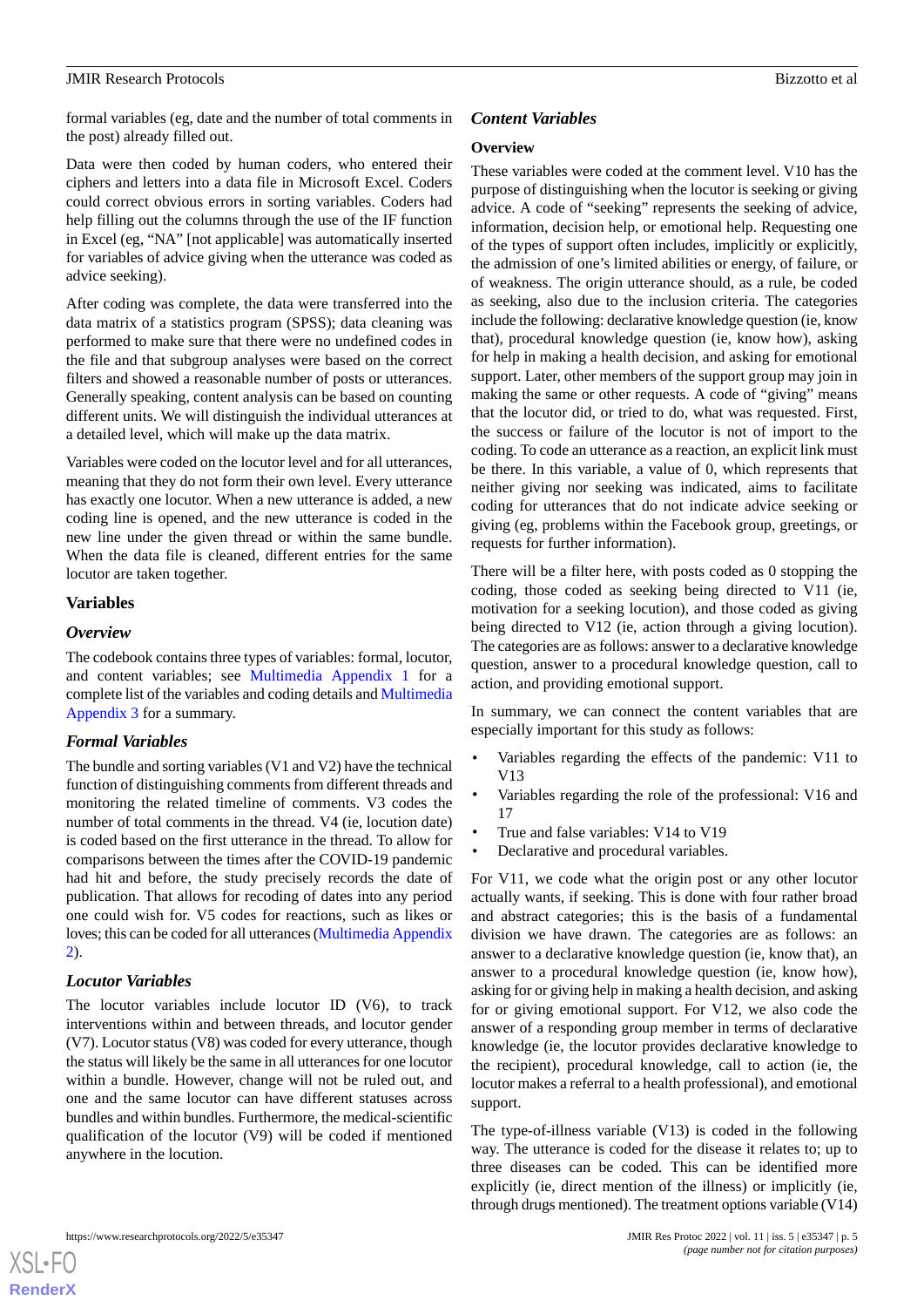indicates which treatment options are communicated in an utterance. It is possible to code more than one treatment option; medication types will be identified through [Multimedia](#page-7-6) [Appendix 4](#page-7-6)*.* This variable contains 16 categories grouped as follows: hospitalization, psychotherapy, medication, surgical interventions, and alternative interventions. The treatment evaluation variable (V15, a-c) indicates how the locutor evaluates the treatment (a) together with the presence of the mention of (b) adverse effects and (c) treatment interruption. When a locutor suggests a treatment, this is coded as if the treatment is evaluated positively.

Furthermore, V16 (a-c) investigates (a) whether a health professional is mentioned, (b) the related sentiment *toward* the health professional, and (c) the doctor-patient relationship. Notably, two mental health professional types—psychologist and psychotherapist—will be coded in the same category (value of 1), because when pilot-testing the codebook, users in online support groups rarely distinguished correctly between the two.

Furthermore, the argument quality used by the advice giver is coded in V17. The categories are as follows: empirical knowledge, professional knowledge, secondhand professional knowledge, secondhand unprofessional knowledge, direct anecdotal evidence, or indirect anecdotal evidence.

Misinformation will be investigated in V18. Misinformation is defined as "cases in which people's beliefs about factual matters are not supported by clear evidence and expert opinion" [[44\]](#page-9-17). Misinformation will be categorized into content-related and context-related types. Content-related misinformation refers to situations in which the utterance does not present evidence in support of other claims that used poor-quality evidence or no clinical evidence to support them. On the other hand, context-related misinformation refers to when, irrespective of the quality of the information communicated, the information is not adequate for the context as (1) the locutor does not hold

all the knowledge necessary to justify their comment or (2) the locutor does not have the status to be able to make certain inferences. Furthermore, a category specific to misinformation in advice seeking was added to classify when the locutor asks for help while basing the request on wrong assumptions (eg, "antidepressants don't work for me, can you recommend a natural method?"). A category (ie, specifier) was added for utterances containing incorrect terminology, such as stigmatizing or inappropriate terms. Furthermore, misinformation correction will be also measured dichotomously. Misinformation correction will be considered not only as "the presentation of information designed to rebut an inaccurate claim or a misperception" [[45\]](#page-9-18), but also when a locutor simply expresses disagreement with a previous misinforming utterance.

V19 is dedicated to the investigation of the illness trajectory and aims to identify at which stage the advice seeker needs informational or emotional help. This does not identify the stage at which the locutor is at the moment, but the stage at which the request can be collocated. Illness trajectories include the normal course of events and developments that span from either the patient or a physician noticing something is wrong up to successful or failed treatment. The trajectory standardizes what people think or say about illness and, thus, enables quantitative coding. It consists of six cornerstones: (1) causes and risk factors, (2) prevention, (3) symptoms of mental conditions, (4) diagnoses that support-seekers converse about, (5) treatment, and (6) prognosis. These six cornerstones describe and structure the illness trajectory. The pairwise combination of two cornerstones creates a theme, for instance, which symptoms indicate which diagnosis. In [Figure 1](#page-5-0), the boxes represent the cornerstones and the arrows represent the themes (ie, pairwise beliefs); some themes can be constituted by cornerstones that are not next to each other. We turn to the cornerstones first, followed by the themes.

<span id="page-5-0"></span>Figure 1. Illness trajectory. The boxes represent the cornerstones and the arrows represent the themes.



#### **Causes and Risk Factors Cornerstone**

Causes necessarily come at the early stage of the trajectory. When the disease moves into a patient's focus, the disease's causes are no longer as interesting as they would have been, had a patient been aware of what condition they would develop. This appears in the trajectory as prevention.

#### **Prevention Cornerstone**

If causes are known or assumed, a rational decision can be made of what could be done; for instance, if it is known or believed that lack of exercise causes coronary disease, a patient would have to exercise more to protect themself from this condition.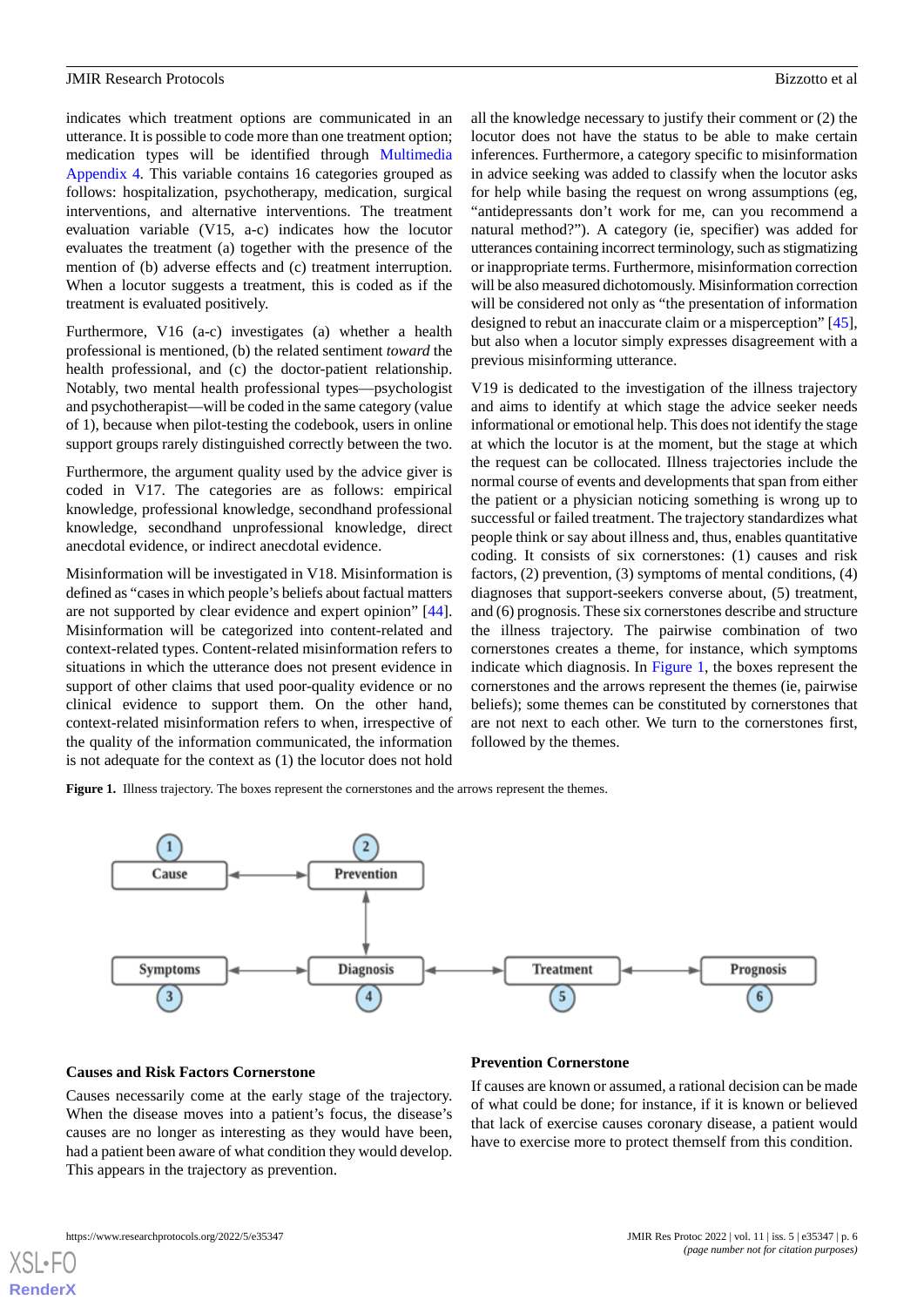#### **Symptoms Cornerstone**

Receiving information about newly noticed or, in fact, new symptoms is expected to be a frequent subject on support websites and a frequent motive for posting an origin locution. Attention to and worry about symptoms will be linkable to diagnosis. The corresponding locutions are statements regarding which symptoms point to which diseases. An example would be "Sudden loss of body weight without a change in diet or an uptake of exercise is often a sign of depression."

## **Diagnosis Cornerstone**

This cornerstone represents the diagnosis or condition that is discussed in the utterance, not a diagnosis that anyone in the support group might or might not have. Categories of diseases were taken from the Diagnostic and Statistical Manual of Mental Disorders, Fifth Edition (DSM-5). The structure of the conditions were also taken from the DSM-5, which enables coding of an imprecise use of language.

## **Treatment Cornerstone**

Treatment decisions, in reality, often have several criteria to consider and weigh against one another. All of the utterance categories are, of course, situation specific. Therefore, the recommended treatment may not be specific and, in discussions, it may often be reduced to either psychotherapy or medication.

## **Prognosis Cornerstone**

This cornerstone encompasses the prospect of recovery along with adverse effects and medication interruption. An adverse effect is an undesired harmful effect resulting from a medication or other intervention.

## **Themes**

Themes were then identified as entities that are defined as pairs of cornerstones, such as "causes and risk factors in relationship with symptoms" or "symptoms in relationship with diagnosis."

## *Results*

## **Codebook Development**

We first demonstrated the usability of the proposed systematic framework with 11 threads (61 utterances) coded independently by two coders. The KALPHA macro for SPSS for Windows (version 26; IBM Corp) [\[46](#page-9-19)] was used to calculate the Krippendorff  $\alpha$ ; the coders reached intercoder reliability ( $\alpha$ =.89, range .73-1). Then, 1534 units of analysis (144 threads) from two Facebook groups were retrieved and analyzed by two coders. Intercoder reliability was calculated on 293 units (19.10% of the total sample; Krippendorff  $\alpha$ =.94, range .72-1).

The  $\alpha$  values were calculated for the following: locutor gender  $(\alpha=1)$ , locutor status  $(\alpha=1)$ , medical-scientific qualification of locutor ( $\alpha$ =1), seeking versus giving advice ( $\alpha$ =1), motivation for seeking advice  $(\alpha = .93)$ , action through giving locution ( $\alpha$ =.95), type of illness ( $\alpha$ =.95), treatment options ( $\alpha$ =.98), treatment evaluation ( $\alpha$ =.93), adverse effects of treatment ( $\alpha$ =.93), treatment interruption ( $\alpha$ =.94), health professional mentioned  $(\alpha=0.97)$ , sentiment toward health professional ( $\alpha$ =.72), doctor-patient relationship ( $\alpha$ =.95), argument quality

( $\alpha$ =.93), misinformation ( $\alpha$ =.90), misinformation correction  $(\alpha=91)$ , and illness trajectory and themes ( $\alpha=98$ ).

## **Content Analysis**

In total, we have contacted 21 groups; five groups were public but were still asked for approval. Of these groups, 14 agreed to participate in the study. Among those who agreed to participate, according to the selection criteria, we chose two groups: one moderated by a health professional (n=12,058 members) and the other led by peers (n=5598). Information on the number of participants was retrieved in November 2021.

Analytic procedures will be determined in detail. In addition to descriptive statistics of the variables considered, the analysis will combine different units of analysis levels (eg, utterances in relationship to threads). The independent variables will be recoded from the locutor variables and the locutor role of seeking advice versus giving advice: put simply, the seeking of posters, their qualifications, and the illnesses by which they are afflicted. Interfering variables will be the seeking and giving dichotomy, the type of illness, the treatment mentioned, the sentiment toward the health professional, and the argument quality. Misinformation and misinformation correction will be the principal dependent variables.

The study will contribute to investigating potential detrimental effects, and possible mitigating factors, of OCMHs.

## *Discussion*

## **Expected Findings**

Findings will be explained by the concepts of health literacy and health empowerment. In the context of the two concepts, certain communication elements of health subjects are associated with erroneous utterances. Working with the two concepts presents the problem of a striking plurality of concepts as well as operationalization. We, therefore, will not link measures or data, but will look at the origin of erroneous health beliefs and detrimental decisions and will provide the link by way of interpretation.

Consequently, health literacy and empowerment were not coded anywhere in this content analysis. In spite of this, some understanding of the theories behind data collection might help us understand what is being measured and why. Therefore, a few more words on health literacy and empowerment are added here. Health literacy can be defined as the "capacity of individuals to obtain, process, and understand the basic information and services needed to make appropriate health decisions" [[47\]](#page-9-20). Knowledge is not mentioned but is identified in the same writing as a moderator of health literacy. It is certainly a product of literacy and a facilitator of further knowledge acquisition [[48\]](#page-9-21). This position of knowledge and health literacy gives us reason to consider the discussion, application, and evaluation of knowledge as major elements of erroneous consequences of health literacy.

Empowerment, in general, was defined as regaining mastery of one's life [\[49](#page-9-22)]. That concise formulation can be specifically applied to health empowerment, which would be limited to matters of health, including prevention, care, disease, and

 $XS$  $\cdot$ FC **[RenderX](http://www.renderx.com/)**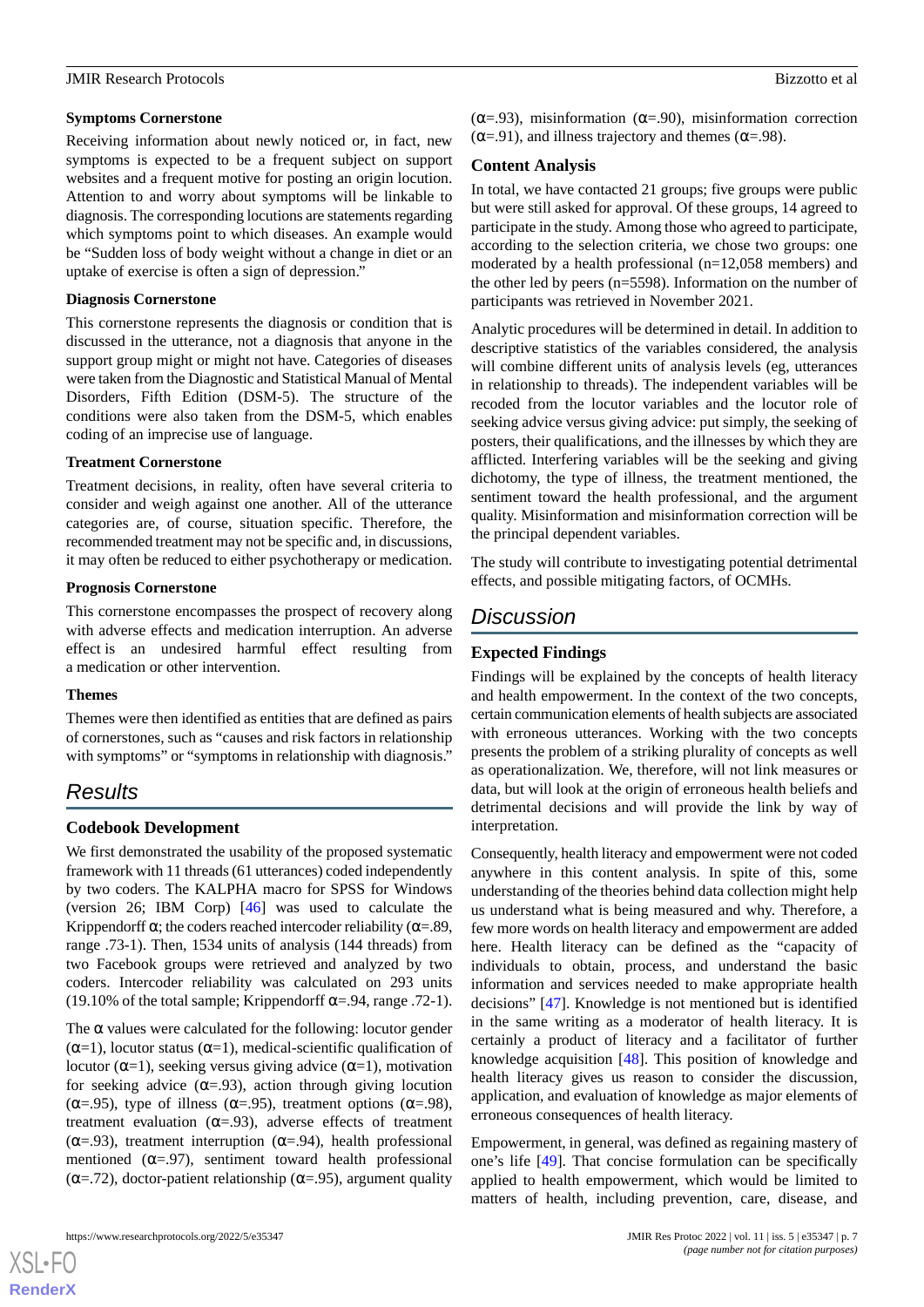treatment. Empowerment becomes harmful when thinking about and discussing competence in making medical decisions. Competence has the same meaning as in legal provisions or social norms: granting the *power*to make decisions. Competence in another sense refers to the *ability* to make decisions. That sense of the term belongs to health literacy rather than empowerment. Expressed in modal verbs, competence regarding legal and social norms that is related to empowerment is about what you *may* (ie, are allowed to) do; the other sense is related to health literacy and is about what you *can* (ie, are able to) do. Agreeing to nonprofessional decision-making (ie, supporting a patient in the belief that he does not need to seek medical consultation) belongs here. Keeping a patient away from a doctor when he or she should see one is the second element of deleterious consequences, this one resulting from an overestimation of empowerment. An example is the linkage between empowerment and using internet health services [[50\]](#page-9-23).

Aside from a few analyses that will compare distinct threads, individual utterances will constitute the unit of analysis in most cases [[51\]](#page-9-24). More specifically, we expect misinformation to be more prevalent at specific stages of the illness trajectory, such as the treatment stage, and that professionally moderated

OCMHs will present a lower number of misleading messages or negative comments toward health professionals and treatment options.

Furthermore, in addition to COVID-19 impacting the subjects of discussion, we expect the highest amount of misinformation to occur during the pandemic year 2020.

## **Strengths and Limitations**

To our knowledge, this is the first piece of research that will examine OCMHs using the methodology of longitudinal quantitative content analysis. The study will permit us to overcome the limitations of automatic text analysis. However, limitations should be taken into consideration, for instance, female and male genders cannot always be reliably inferred from names, and this categorization limits the variety of gender identities.

## **Future Directions**

We are not yet aware about the impact of OCMH messages on members'intentions and behaviors in terms of professional help seeking or attitudes toward health professionals and treatment options. Future research may wish to explore this aspect.

## **Acknowledgments**

This work was funded by the Swiss National Science Foundation (grant 200396). We thank the admins of the Facebook Online Mental Health Communities selected for this project. Furthermore, the authors thank the reviewers for their helpful comments on previous versions of the paper.

## <span id="page-7-3"></span>**Conflicts of Interest**

None declared.

## <span id="page-7-4"></span>**Multimedia Appendix 1**

Codebook. [[DOCX File , 52 KB](https://jmir.org/api/download?alt_name=resprot_v11i5e35347_app1.docx&filename=fc92279512ec9dcb56901a5ee41ce039.docx)-[Multimedia Appendix 1\]](https://jmir.org/api/download?alt_name=resprot_v11i5e35347_app1.docx&filename=fc92279512ec9dcb56901a5ee41ce039.docx)

## <span id="page-7-5"></span>**Multimedia Appendix 2**

Reactions and emojis. [[DOCX File , 65 KB](https://jmir.org/api/download?alt_name=resprot_v11i5e35347_app2.docx&filename=046ad59fee71ff5a76d93734d074cb01.docx)-[Multimedia Appendix 2\]](https://jmir.org/api/download?alt_name=resprot_v11i5e35347_app2.docx&filename=046ad59fee71ff5a76d93734d074cb01.docx)

## <span id="page-7-6"></span>**Multimedia Appendix 3**

Summary of variables. [[DOCX File , 30 KB](https://jmir.org/api/download?alt_name=resprot_v11i5e35347_app3.docx&filename=aa1bdb1adf1dc1c0ce884ef76b5de468.docx)-[Multimedia Appendix 3\]](https://jmir.org/api/download?alt_name=resprot_v11i5e35347_app3.docx&filename=aa1bdb1adf1dc1c0ce884ef76b5de468.docx)

## <span id="page-7-0"></span>**Multimedia Appendix 4**

<span id="page-7-1"></span>Medication types. [[DOCX File , 30 KB](https://jmir.org/api/download?alt_name=resprot_v11i5e35347_app4.docx&filename=2e600308629789a62fb0a90e05b14d64.docx)-[Multimedia Appendix 4\]](https://jmir.org/api/download?alt_name=resprot_v11i5e35347_app4.docx&filename=2e600308629789a62fb0a90e05b14d64.docx)

## <span id="page-7-2"></span>**References**

- 1. Báles RF, Strodtbeck FL, Mills TM, Roseborough ME. Channels of communication in small groups. Am Sociol Rev 1951 Aug;16(4):461-468. [doi: [10.2307/2088276\]](http://dx.doi.org/10.2307/2088276)
- 2. Cavazos-Rehg PA, Krauss MJ, Sowles S, Connolly S, Rosas C, Bharadwaj M, et al. A content analysis of depression-related tweets. Comput Human Behav 2016 Jan 01;54:351-357 [[FREE Full text](http://europepmc.org/abstract/MED/26392678)] [doi: [10.1016/j.chb.2015.08.023](http://dx.doi.org/10.1016/j.chb.2015.08.023)] [Medline: [26392678](http://www.ncbi.nlm.nih.gov/entrez/query.fcgi?cmd=Retrieve&db=PubMed&list_uids=26392678&dopt=Abstract)]
- 3. Ryle G. The Concept of Mind: 60th Anniversary Edition. Abingdon, UK: Routledge; 2009.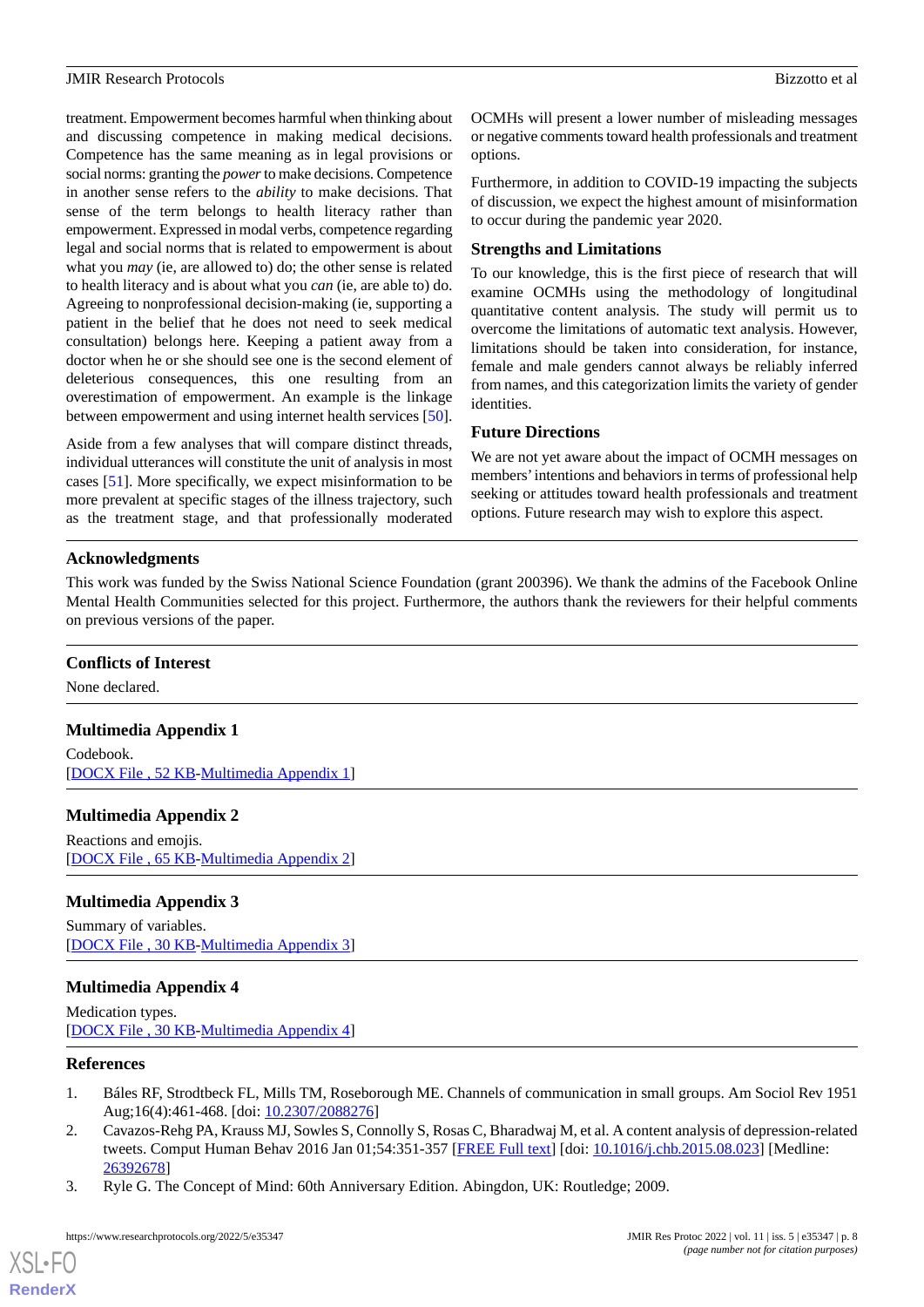- <span id="page-8-0"></span>4. Perkins V, Coulson NS, Davies EB. Using online support communities for Tourette syndrome and tic disorders: Online survey of users' experiences. J Med Internet Res 2020 Nov 03;22(11):e18099 [[FREE Full text](https://www.jmir.org/2020/11/e18099/)] [doi: [10.2196/18099\]](http://dx.doi.org/10.2196/18099) [Medline: [33141089](http://www.ncbi.nlm.nih.gov/entrez/query.fcgi?cmd=Retrieve&db=PubMed&list_uids=33141089&dopt=Abstract)]
- <span id="page-8-1"></span>5. Griffiths KM, Reynolds J, Vassallo S. An online, moderated peer-to-peer support bulletin board for depression: User-perceived advantages and disadvantages. JMIR Ment Health 2015;2(2):e14 [[FREE Full text\]](https://mental.jmir.org/2015/2/e14/) [doi: [10.2196/mental.4266](http://dx.doi.org/10.2196/mental.4266)] [Medline: [26543919](http://www.ncbi.nlm.nih.gov/entrez/query.fcgi?cmd=Retrieve&db=PubMed&list_uids=26543919&dopt=Abstract)]
- <span id="page-8-2"></span>6. Lachmar EM, Wittenborn AK, Bogen KW, McCauley HL. #MyDepressionLooksLike: Examining public discourse about depression on Twitter. JMIR Ment Health 2017 Oct 18;4(4):e43 [\[FREE Full text\]](https://mental.jmir.org/2017/4/e43/) [doi: [10.2196/mental.8141](http://dx.doi.org/10.2196/mental.8141)] [Medline: [29046270](http://www.ncbi.nlm.nih.gov/entrez/query.fcgi?cmd=Retrieve&db=PubMed&list_uids=29046270&dopt=Abstract)]
- <span id="page-8-4"></span><span id="page-8-3"></span>7. Wang Z, Yu G, Tian X. Exploring behavior of people with suicidal ideation in a Chinese online suicidal community. Int J Environ Res Public Health 2018 Dec 26;16(1):54 [[FREE Full text](https://www.mdpi.com/resolver?pii=ijerph16010054)] [doi: [10.3390/ijerph16010054\]](http://dx.doi.org/10.3390/ijerph16010054) [Medline: [30587805\]](http://www.ncbi.nlm.nih.gov/entrez/query.fcgi?cmd=Retrieve&db=PubMed&list_uids=30587805&dopt=Abstract)
- <span id="page-8-5"></span>8. Gilmour J, Machin T, Brownlow C, Jeffries C. Facebook-based social support and health: A systematic review. Psychol Pop Media 2020 Jul;9(3):328-346. [doi: [10.1037/ppm0000246\]](http://dx.doi.org/10.1037/ppm0000246)
- <span id="page-8-6"></span>9. Nimrod G. From knowledge to hope: Online depression communities. Int J Disabil Hum Dev 2012 Mar 01;11(1):23-30. [doi: [10.1515/IJDHD.2012.009](http://dx.doi.org/10.1515/IJDHD.2012.009)]
- <span id="page-8-7"></span>10. Takahashi Y, Uchida C, Miyaki K, Sakai M, Shimbo T, Nakayama T. Potential benefits and harms of a peer support social network service on the internet for people with depressive tendencies: Qualitative content analysis and social network analysis. J Med Internet Res 2009 Jul 23;11(3):e29 [\[FREE Full text\]](https://www.jmir.org/2009/3/e29/) [doi: [10.2196/jmir.1142\]](http://dx.doi.org/10.2196/jmir.1142) [Medline: [19632979\]](http://www.ncbi.nlm.nih.gov/entrez/query.fcgi?cmd=Retrieve&db=PubMed&list_uids=19632979&dopt=Abstract)
- <span id="page-8-8"></span>11. Collier R. Containing health myths in the age of viral misinformation. CMAJ 2018 May 14;190(19):E578 [[FREE Full text](http://www.cmaj.ca/cgi/pmidlookup?view=long&pmid=29759962)] [doi: [10.1503/cmaj.180543](http://dx.doi.org/10.1503/cmaj.180543)] [Medline: [29759962\]](http://www.ncbi.nlm.nih.gov/entrez/query.fcgi?cmd=Retrieve&db=PubMed&list_uids=29759962&dopt=Abstract)
- <span id="page-8-9"></span>12. Gavin J, Rodham K, Poyer H. The presentation of "pro-anorexia" in online group interactions. Qual Health Res 2008 Mar;18(3):325-333. [doi: [10.1177/1049732307311640](http://dx.doi.org/10.1177/1049732307311640)] [Medline: [18235156](http://www.ncbi.nlm.nih.gov/entrez/query.fcgi?cmd=Retrieve&db=PubMed&list_uids=18235156&dopt=Abstract)]
- <span id="page-8-10"></span>13. Gupta R, Ariefdjohan M. Mental illness on Instagram: A mixed method study to characterize public content, sentiments, and trends of antidepressant use. J Ment Health 2021 Aug;30(4):518-525. [doi: [10.1080/09638237.2020.1755021\]](http://dx.doi.org/10.1080/09638237.2020.1755021) [Medline: [32325006](http://www.ncbi.nlm.nih.gov/entrez/query.fcgi?cmd=Retrieve&db=PubMed&list_uids=32325006&dopt=Abstract)]
- <span id="page-8-12"></span><span id="page-8-11"></span>14. Berriche M, Altay S. Internet users engage more with phatic posts than with health misinformation on Facebook. Palgrave Commun 2020 Apr 28;6(1):71-80. [doi: [10.1057/s41599-020-0452-1\]](http://dx.doi.org/10.1057/s41599-020-0452-1)
- <span id="page-8-13"></span>15. Beck SJ, Paskewitz EA, Anderson WA, Bourdeaux R, Currie-Mueller J. The task and relational dimensions of online social support. Health Commun 2017 Mar;32(3):347-355. [doi: [10.1080/10410236.2016.1138383\]](http://dx.doi.org/10.1080/10410236.2016.1138383) [Medline: [27268509\]](http://www.ncbi.nlm.nih.gov/entrez/query.fcgi?cmd=Retrieve&db=PubMed&list_uids=27268509&dopt=Abstract)
- <span id="page-8-14"></span>16. Rueger J, Dolfsma W, Aalbers R. Perception of peer advice in online health communities: Access to lay expertise. Soc Sci Med 2021 May; 277:113117 [[FREE Full text\]](https://linkinghub.elsevier.com/retrieve/pii/S0277-9536(20)30336-1) [doi: 10.1016/j.socscimed. 2020.113117] [Medline: [33865092](http://www.ncbi.nlm.nih.gov/entrez/query.fcgi?cmd=Retrieve&db=PubMed&list_uids=33865092&dopt=Abstract)]
- <span id="page-8-15"></span>17. Sillence E. Seeking out very like-minded others: Exploring trust and advice issues in an online health support group. Int J Web Based Communities 2010;6(4):376-394. [doi: [10.1504/IJWBC.2010.035840\]](http://dx.doi.org/10.1504/IJWBC.2010.035840)
- <span id="page-8-16"></span>18. Savolainen R. Requesting and providing information in blogs and internet discussion forums. J Doc 2011 Sep 06;67(5):863-886. [doi: [10.1108/00220411111164718\]](http://dx.doi.org/10.1108/00220411111164718)
- <span id="page-8-17"></span>19. Bode L, Vraga EK. See something, say something: Correction of global health misinformation on social media. Health Commun 2018 Sep;33(9):1131-1140. [doi: [10.1080/10410236.2017.1331312\]](http://dx.doi.org/10.1080/10410236.2017.1331312) [Medline: [28622038\]](http://www.ncbi.nlm.nih.gov/entrez/query.fcgi?cmd=Retrieve&db=PubMed&list_uids=28622038&dopt=Abstract)
- <span id="page-8-18"></span>20. Dalmer NK. Questioning reliability assessments of health information on social media. J Med Libr Assoc 2017 Jan;105(1):61-68 [\[FREE Full text\]](http://europepmc.org/abstract/MED/28096748) [doi: [10.5195/jmla.2017.108\]](http://dx.doi.org/10.5195/jmla.2017.108) [Medline: [28096748\]](http://www.ncbi.nlm.nih.gov/entrez/query.fcgi?cmd=Retrieve&db=PubMed&list_uids=28096748&dopt=Abstract)
- <span id="page-8-19"></span>21. Moorhead SA, Hazlett DE, Harrison L, Carroll JK, Irwin A, Hoving C. A new dimension of health care: Systematic review of the uses, benefits, and limitations of social media for health communication. J Med Internet Res 2013 Apr 23;15(4):e85 [[FREE Full text](https://www.jmir.org/2013/4/e85/)] [doi: [10.2196/jmir.1933](http://dx.doi.org/10.2196/jmir.1933)] [Medline: [23615206](http://www.ncbi.nlm.nih.gov/entrez/query.fcgi?cmd=Retrieve&db=PubMed&list_uids=23615206&dopt=Abstract)]
- <span id="page-8-20"></span>22. Nguyen T, Phung D, Dao B, Venkatesh S, Berk M. Affective and content analysis of online depression communities. IEEE Trans Affect Comput 2014 Jul 1;5(3):217-226. [doi: [10.1109/Taffc.2014.2315623\]](http://dx.doi.org/10.1109/Taffc.2014.2315623)
- <span id="page-8-21"></span>23. Pan W, Feng B, Shen C. Examining social capital, social support, and language use in an online depression forum: Social network and content analysis. J Med Internet Res 2020 Jun 24;22(6):e17365 [[FREE Full text](https://www.jmir.org/2020/6/e17365/)] [doi: [10.2196/17365\]](http://dx.doi.org/10.2196/17365) [Medline: [32579125](http://www.ncbi.nlm.nih.gov/entrez/query.fcgi?cmd=Retrieve&db=PubMed&list_uids=32579125&dopt=Abstract)]
- <span id="page-8-22"></span>24. Wadden D, August T, Li Q, Althoff T. The effect of moderation on online mental health conversations. In: Proceedings of the 15th International AAAI Conference on Web and Social Media. 2021 Presented at: The 15th International AAAI Conference on Web and Social Media; June 7-10, 2021; Virtual p. 751-763 URL: [https://ojs.aaai.org/index.php/ICWSM/](https://ojs.aaai.org/index.php/ICWSM/article/download/18100/17903/21595) [article/download/18100/17903/21595](https://ojs.aaai.org/index.php/ICWSM/article/download/18100/17903/21595)
- 25. Beghi M, Brandolini R, Casolaro I, Beghi E, Cornaggia CM, Fraticelli C, et al. Effects of lockdown on emergency room admissions for psychiatric evaluation: An observational study from the AUSL Romagna, Italy. Int J Psychiatry Clin Pract 2021 Jun;25(2):135-139. [doi: [10.1080/13651501.2020.1859120](http://dx.doi.org/10.1080/13651501.2020.1859120)] [Medline: [33346685\]](http://www.ncbi.nlm.nih.gov/entrez/query.fcgi?cmd=Retrieve&db=PubMed&list_uids=33346685&dopt=Abstract)
- 26. Stein H, Giordano B, Del Giudice R, Basi C, Gambini O, D'Agostino A. Pre/post comparison study of emergency mental health visits during the COVID-19 lockdown in Lombardy, Italy. Psychiatry Clin Neurosci 2020 Nov;74(11):605-607 [[FREE Full text](https://doi.org/10.1111/pcn.13126)] [doi: [10.1111/pcn.13126\]](http://dx.doi.org/10.1111/pcn.13126) [Medline: [32757240](http://www.ncbi.nlm.nih.gov/entrez/query.fcgi?cmd=Retrieve&db=PubMed&list_uids=32757240&dopt=Abstract)]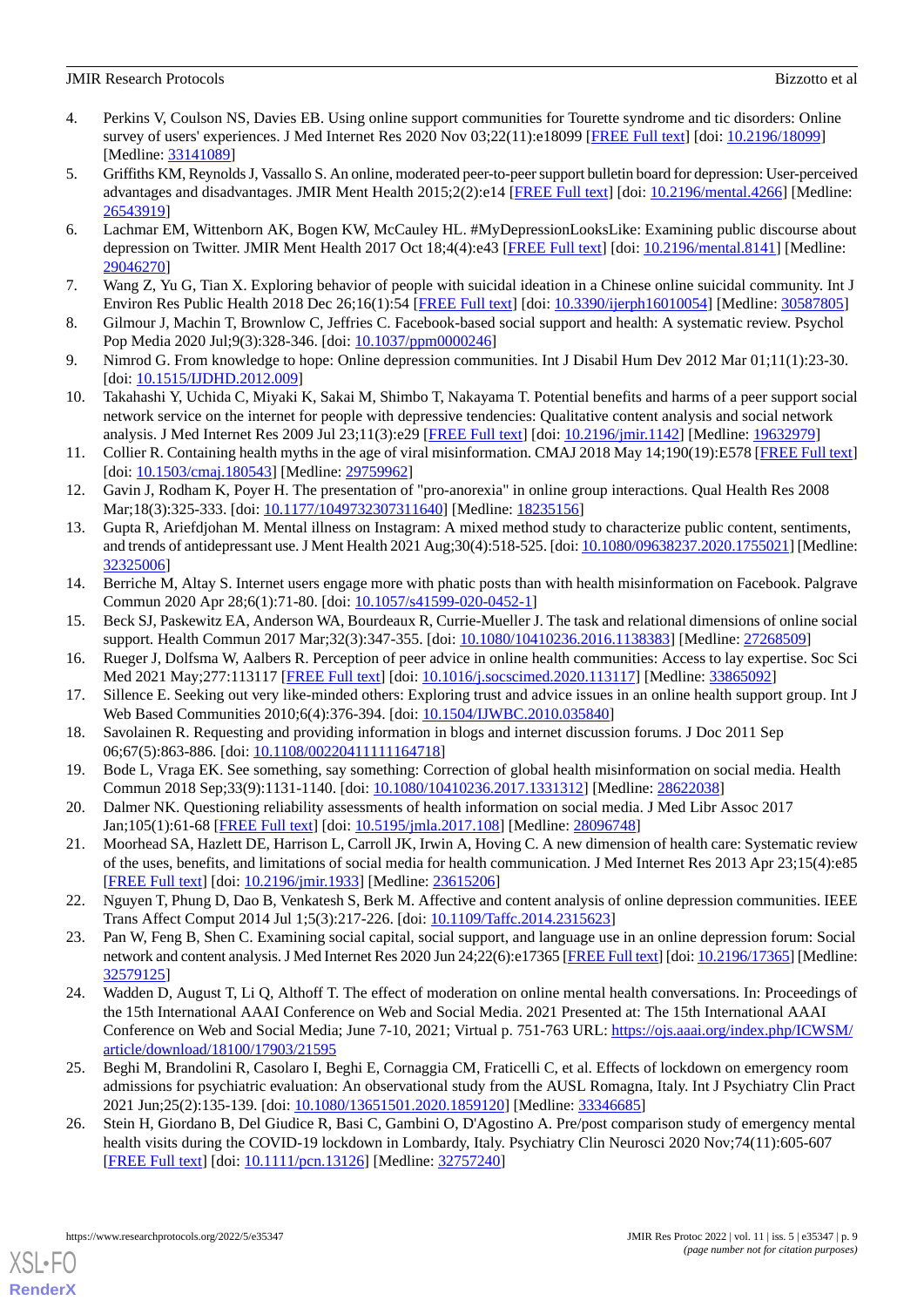- <span id="page-9-0"></span>27. Montalbani B, Bargagna P, Mastrangelo M, Sarubbi S, Imbastaro B, De Luca GP, et al. The COVID-19 outbreak and subjects with mental disorders who presented to an Italian psychiatric emergency department. J Nerv Ment Dis 2021 Apr 01;209(4):246-250. [doi: [10.1097/NMD.0000000000001289\]](http://dx.doi.org/10.1097/NMD.0000000000001289) [Medline: [33214387](http://www.ncbi.nlm.nih.gov/entrez/query.fcgi?cmd=Retrieve&db=PubMed&list_uids=33214387&dopt=Abstract)]
- <span id="page-9-1"></span>28. Jong W, Liang OS, Yang CC. The exchange of informational support in online health communities at the onset of the COVID-19 pandemic: Content analysis. JMIRx Med 2021;2(3):e27485 [[FREE Full text](https://xmed.jmir.org/2021/3/e27485/)] [doi: [10.2196/27485\]](http://dx.doi.org/10.2196/27485) [Medline: [34398165](http://www.ncbi.nlm.nih.gov/entrez/query.fcgi?cmd=Retrieve&db=PubMed&list_uids=34398165&dopt=Abstract)]
- <span id="page-9-2"></span>29. Ahmad AR, Murad HR. The impact of social media on panic during the COVID-19 pandemic in Iraqi Kurdistan: Online questionnaire study. J Med Internet Res 2020 May 19;22(5):e19556 [\[FREE Full text\]](https://www.jmir.org/2020/5/e19556/) [doi: [10.2196/19556\]](http://dx.doi.org/10.2196/19556) [Medline: [32369026](http://www.ncbi.nlm.nih.gov/entrez/query.fcgi?cmd=Retrieve&db=PubMed&list_uids=32369026&dopt=Abstract)]
- <span id="page-9-4"></span><span id="page-9-3"></span>30. Bao H, Cao B, Xiong Y, Tang W. Digital media's role in the COVID-19 pandemic. JMIR Mhealth Uhealth 2020 Sep 18;8(9):e20156 [\[FREE Full text](https://mhealth.jmir.org/2020/9/e20156/)] [doi: [10.2196/20156\]](http://dx.doi.org/10.2196/20156) [Medline: [32530817\]](http://www.ncbi.nlm.nih.gov/entrez/query.fcgi?cmd=Retrieve&db=PubMed&list_uids=32530817&dopt=Abstract)
- <span id="page-9-5"></span>31. Boon-Itt S, Skunkan Y. Public perception of the COVID-19 pandemic on Twitter: Sentiment analysis and topic modeling study. JMIR Public Health Surveill 2020 Nov 11;6(4):e21978 [[FREE Full text\]](https://publichealth.jmir.org/2020/4/e21978/) [doi: [10.2196/21978](http://dx.doi.org/10.2196/21978)] [Medline: [33108310](http://www.ncbi.nlm.nih.gov/entrez/query.fcgi?cmd=Retrieve&db=PubMed&list_uids=33108310&dopt=Abstract)]
- <span id="page-9-6"></span>32. Valdez D, Ten Thij M, Bathina K, Rutter LA, Bollen J. Social media insights into US mental health during the COVID-19 pandemic: Longitudinal analysis of Twitter data. J Med Internet Res 2020 Dec 14;22(12):e21418 [\[FREE Full text](https://www.jmir.org/2020/12/e21418/)] [doi: [10.2196/21418\]](http://dx.doi.org/10.2196/21418) [Medline: [33284783\]](http://www.ncbi.nlm.nih.gov/entrez/query.fcgi?cmd=Retrieve&db=PubMed&list_uids=33284783&dopt=Abstract)
- <span id="page-9-7"></span>33. Weber RP. Basic Content Analysis. 2nd edition. Thousand Oaks, CA: SAGE Publications, Inc; 1990.
- <span id="page-9-8"></span>34. Krippendorff K. Content Analysis: An Introduction to Its Methodology. 4th edition. Thousand Oaks, CA: SAGE Publications, Inc; 2018.
- <span id="page-9-9"></span>35. Fiesler C, Proferes N. "Participant" perceptions of Twitter research ethics. Soc Media Soc 2018 Mar 10;4(1):1-14 [\[FREE](https://journals.sagepub.com/doi/pdf/10.1177/2056305118763366) [Full text\]](https://journals.sagepub.com/doi/pdf/10.1177/2056305118763366) [doi: [10.1177/2056305118763366](http://dx.doi.org/10.1177/2056305118763366)]
- <span id="page-9-11"></span><span id="page-9-10"></span>36. What's the difference between a public and private Facebook group and how do I change the privacy setting? Facebook Help Center. URL: <https://www.facebook.com/help/286027304749263> [accessed 2022-02-17]
- 37. Giles DC, Newbold J. Self- and other-diagnosis in user-led mental health online communities. Qual Health Res 2011 Mar; 21(3): 419-428. [doi: [10.1177/1049732310381388](http://dx.doi.org/10.1177/1049732310381388)] [Medline: [20739589](http://www.ncbi.nlm.nih.gov/entrez/query.fcgi?cmd=Retrieve&db=PubMed&list_uids=20739589&dopt=Abstract)]
- <span id="page-9-13"></span><span id="page-9-12"></span>38. Greene JA, Choudhry NK, Kilabuk E, Shrank WH. Online social networking by patients with diabetes: A qualitative evaluation of communication with Facebook. J Gen Intern Med 2011 Mar;26(3):287-292 [\[FREE Full text](http://europepmc.org/abstract/MED/20945113)] [doi: [10.1007/s11606-010-1526-3\]](http://dx.doi.org/10.1007/s11606-010-1526-3) [Medline: [20945113](http://www.ncbi.nlm.nih.gov/entrez/query.fcgi?cmd=Retrieve&db=PubMed&list_uids=20945113&dopt=Abstract)]
- <span id="page-9-14"></span>39. Lerman BI, Lewis SP, Lumley M, Grogan GJ, Hudson CC, Johnson E. Teen depression groups on Facebook: A content analysis. J Adolesc Res 2016 Oct 22;32(6):719-741. [doi: [10.1177/0743558416673717\]](http://dx.doi.org/10.1177/0743558416673717)
- <span id="page-9-15"></span>40. White MD, Marsh EE. Content analysis: A flexible methodology. Libr Trends 2006;55(1):22-45. [doi: [10.1353/lib.2006.0053\]](http://dx.doi.org/10.1353/lib.2006.0053)
- <span id="page-9-16"></span>41. Birnbaum ML, Candan K, Libby I, Pascucci O, Kane J. Impact of online resources and social media on help-seeking behaviour in youth with psychotic symptoms. Early Interv Psychiatry 2016 Oct;10(5):397-403. [doi: [10.1111/eip.12179\]](http://dx.doi.org/10.1111/eip.12179) [Medline: [25200743](http://www.ncbi.nlm.nih.gov/entrez/query.fcgi?cmd=Retrieve&db=PubMed&list_uids=25200743&dopt=Abstract)]
- <span id="page-9-17"></span>42. Ruble RA. The communication of advice on an online message board for language assistants in France. J Lang Soc Psychol 2011 Aug 25;30(4):396-420. [doi: [10.1177/0261927x11416204\]](http://dx.doi.org/10.1177/0261927x11416204)
- <span id="page-9-18"></span>43. Brooks CD, Jeong A. Effects of pre - structuring discussion threads on group interaction and group performance in computer - supported collaborative argumentation. Distance Educ 2006 Nov;27(3):371-390. [doi: [10.1080/01587910600940448\]](http://dx.doi.org/10.1080/01587910600940448)
- <span id="page-9-20"></span><span id="page-9-19"></span>44. Nyhan B, Reifler J. When corrections fail: The persistence of political misperceptions. Polit Behav 2010 Mar 30;32(2):303-330. [doi: [10.1007/s11109-010-9112-2\]](http://dx.doi.org/10.1007/s11109-010-9112-2)
- 45. Vraga EK, Bode L. Correction as a solution for health misinformation on social media. Am J Public Health 2020 Oct;110(S3):S278-S280. [doi: [10.2105/ajph.2020.305916](http://dx.doi.org/10.2105/ajph.2020.305916)]
- <span id="page-9-21"></span>46. Hayes AF, Krippendorff K. Answering the call for a standard reliability measure for coding data. Commun Methods Meas 2007 Apr;1(1):77-89. [doi: [10.1080/19312450709336664\]](http://dx.doi.org/10.1080/19312450709336664)
- <span id="page-9-23"></span><span id="page-9-22"></span>47. Ratzan SC, Parker RM. Introduction. National Library of Medicine. Current Bibliographies in Medicine: Health Literacy. Bethesda, MD: National Institutes of Health, US Department of Health and Human Services; 2000 Feb. URL: [https://www.](https://www.ruhr-uni-bochum.de/healthliteracy/NIHhliteracy.pdf) [ruhr-uni-bochum.de/healthliteracy/NIHhliteracy.pdf](https://www.ruhr-uni-bochum.de/healthliteracy/NIHhliteracy.pdf) [accessed 2022-05-11]
- <span id="page-9-24"></span>48. Lee SD, Arozullah AM, Cho YI. Health literacy, social support, and health: A research agenda. Soc Sci Med 2004 Apr;58(7):1309-1321. [doi: [10.1016/s0277-9536\(03\)00329-0\]](http://dx.doi.org/10.1016/s0277-9536(03)00329-0)
- 49. Schulz PJ, Nakamoto K. Health literacy and patient empowerment in health communication: The importance of separating conjoined twins. Patient Educ Couns 2013 Jan;90(1):4-11. [doi: [10.1016/j.pec.2012.09.006](http://dx.doi.org/10.1016/j.pec.2012.09.006)] [Medline: [23063359\]](http://www.ncbi.nlm.nih.gov/entrez/query.fcgi?cmd=Retrieve&db=PubMed&list_uids=23063359&dopt=Abstract)
- 50. Verberne S, Batenburg A, Sanders R, van Eenbergen M, Das E, Lambooij MS. Analyzing empowerment processes among cancer patients in an online community: A text mining approach. JMIR Cancer 2019 Apr 17;5(1):e9887 [[FREE Full text](https://cancer.jmir.org/2019/1/e9887/)] [doi: [10.2196/cancer.9887](http://dx.doi.org/10.2196/cancer.9887)] [Medline: [30994468](http://www.ncbi.nlm.nih.gov/entrez/query.fcgi?cmd=Retrieve&db=PubMed&list_uids=30994468&dopt=Abstract)]
- 51. Clarà M, Mauri T. Toward a dialectic relation between the results in CSCL: Three critical methodological aspects of content analysis schemes. Comput Support Learn 2009 Dec 18;5(1):117-136. [doi: [10.1007/s11412-009-9078-4](http://dx.doi.org/10.1007/s11412-009-9078-4)]